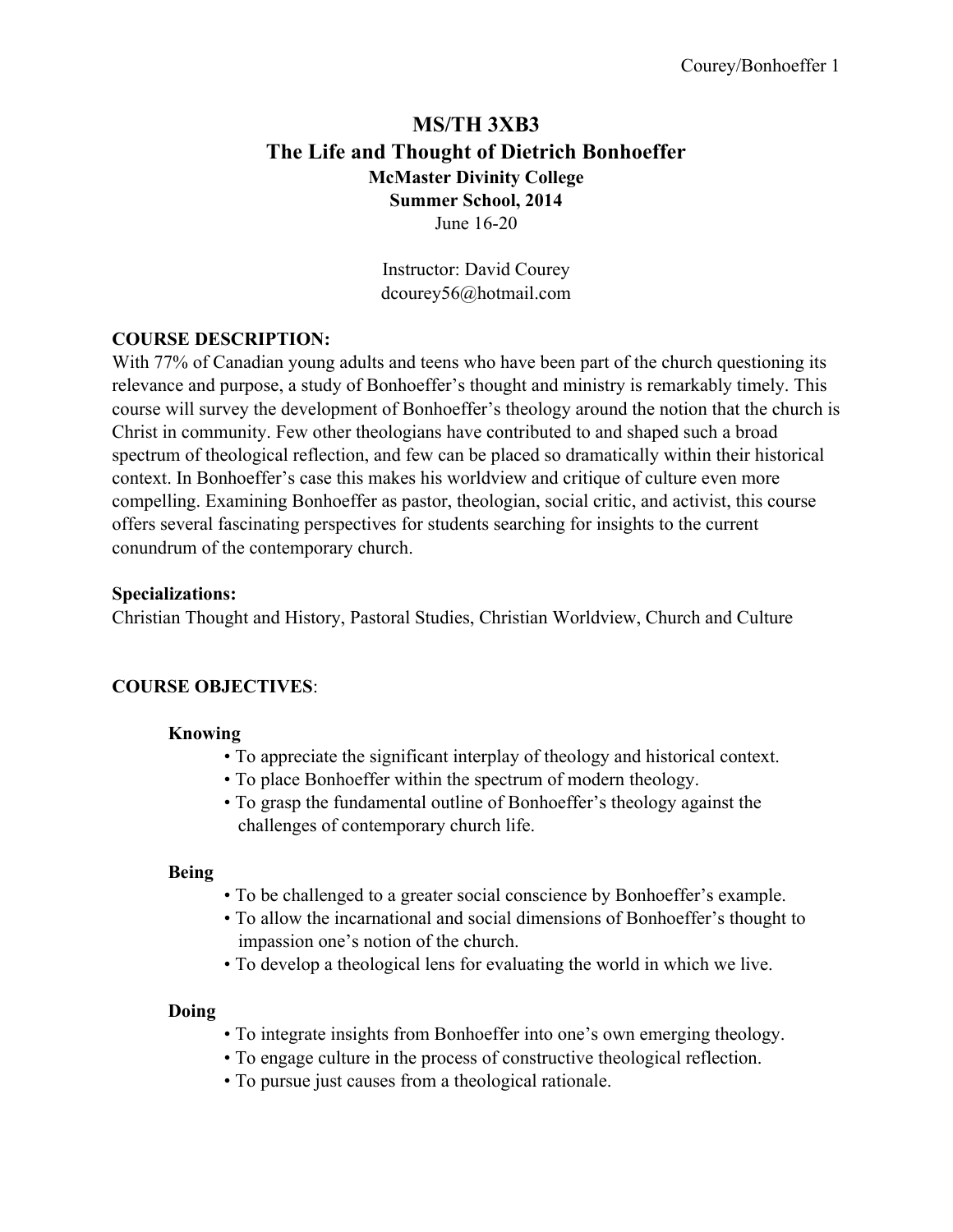## **REQUIRED TEXTS:**

- Schlingensiepen, Ferdinand. *Dietrich Bonhoeffer 1906-1945: Martyr, Thinker, Man of Resistance*. London: Continuum, 2010.
- Green, Clifford. *Bonhoeffer: A Theology of Sociality*. Grand Rapids: Eerdmans, 1999.
- Green, Clifford and Michael DeJonge. *The Bonhoeffer Reader*. Minneapolis: Augsburg Fortress, 2013.

All required textbooks for this class are available from the College's book service, READ On Bookstore, Room 145, McMaster Divinity College. Texts may be purchased on the first day of class. For advance purchase, you may contact READ On Bookstores, 304 The East Mall, Suite 100, Etobicoke, ON M9B 6E2: phone 416-620-2934; fax 416-622-2308; e-mail books@readon.ca. Other book services may also carry the texts.

### **COURSE SCHEDULE:**

One-week courses take place from 11:30 am to 4:00 pm Monday, 9:00 am to 4:00 pm Tuesday to Thursday (lunch from 12:00 pm to 1:00 pm), and 9:00 am to 12:00 pm Friday. A free lunch is included on Monday and a short chapel will take place on Wednesday.

# **Monday**

## **Introducing Bonhoeffer: Christ, the Church and the World**

*The Weimar Republic:*

**Theology is Autobiography: Bonhoeffer's Historical Context**

Cultural Forces Historical Context Theological Influences

## **Tuesday**

*Berlin 1924-1930:*

## **Sociality as a Key to Decoding Bonhoeffer**

*Sanctorum Communio*—The Fundamental Categories of Bonoeffer's Theology *Act and Being*—The Essential Problem in Soteriology

*New York 1930-1931*

**"From the Phraseological to the Real"** The American Encounter *Discipleship* (1937) as the Expression of Bonhoeffer's Faith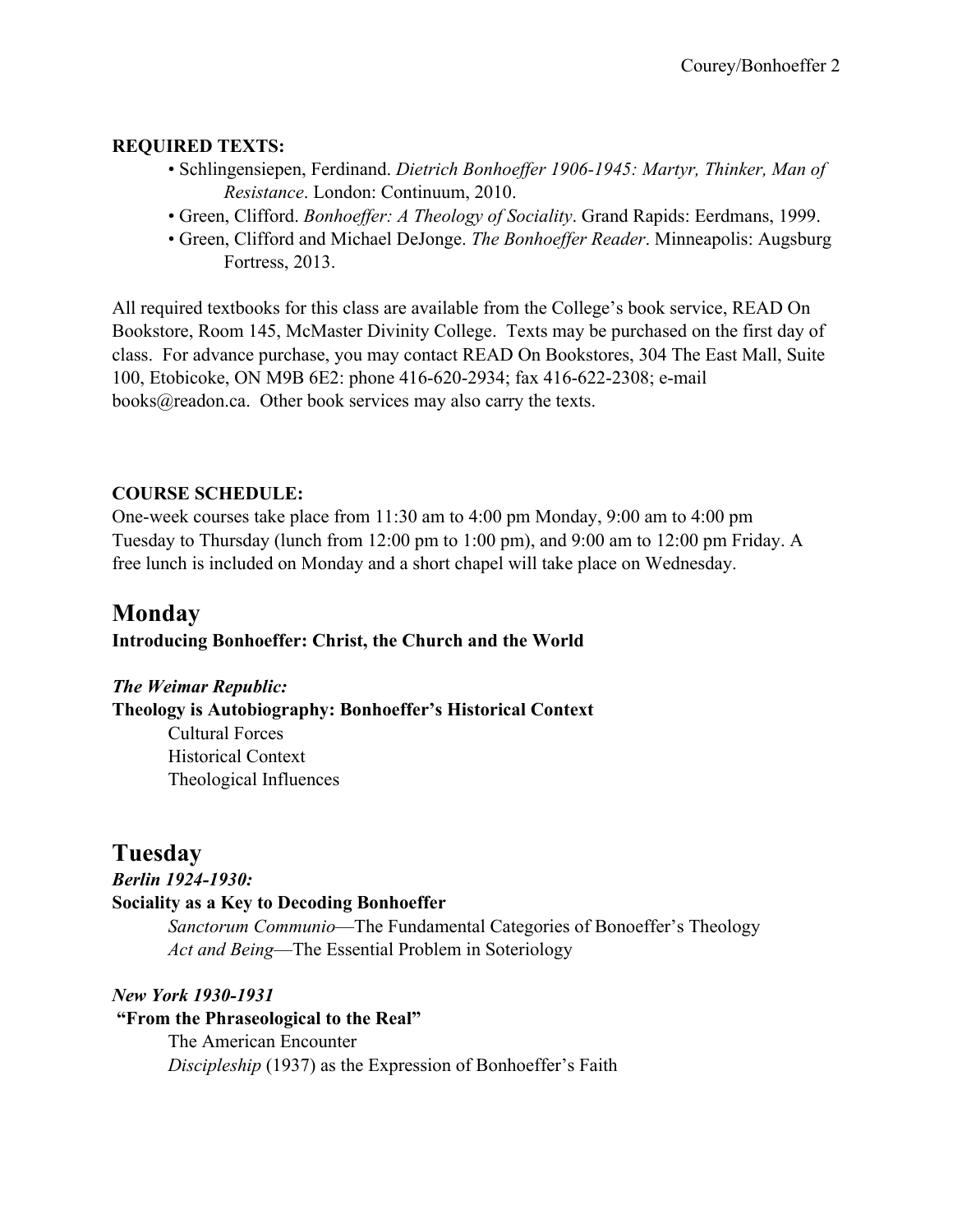# **Wednesday**

*Berlin, 1932-1933:* **Bonhoeffer as Theologian:** *Creation and Fall*: Sin and Sociality *Christology*: Christ the True Centre

*Finkenwalde, 1935-1937***: Bonhoeffer as Pastor** *Life Together/Prayerbook of the Bible*: Practicing Christ in Community

# **Thursday**

*Munich 1938-1942* **Bonhoeffer as Activist** Writings, 1932-1942: A Spoke in the Wheel *Ethics*: Bonhoeffer's Apologetic

*Tegel Prison 1943-1944* **Bonhoeffer as Social Critic** *Letters and Papers from Prison*: A World Come of Age

**Friday** *Flossenburg 1944* **Bonhoeffer's Legacy**

## **LEARNING EXPERIENCES**

All documents must be handed in by e-mail to dcourey56@hotmail in either Word or .pdf format. You should expect a response to your e-mail noting that I have received it. If you do not receive this response, please get in touch with me.

Late assignments will lose 2% per day (not including weekends). **No assignments will be accepted after the cut-off day of July 18.** 

There no course extensions for summer courses. In case of a genuine emergency, please contact the Registrar's Office: thomn@mcmaster.ca

**• Quotations 20% Due: July 4 @11:59 PM**

Assemble a journal of 25 quotations from Bonhoeffer that speak to you, personally, or to your particular specialization. For your five favourites, offer a paragraph describing the meaning, and value of these specific words of Bonhoeffer's. Make sure you provide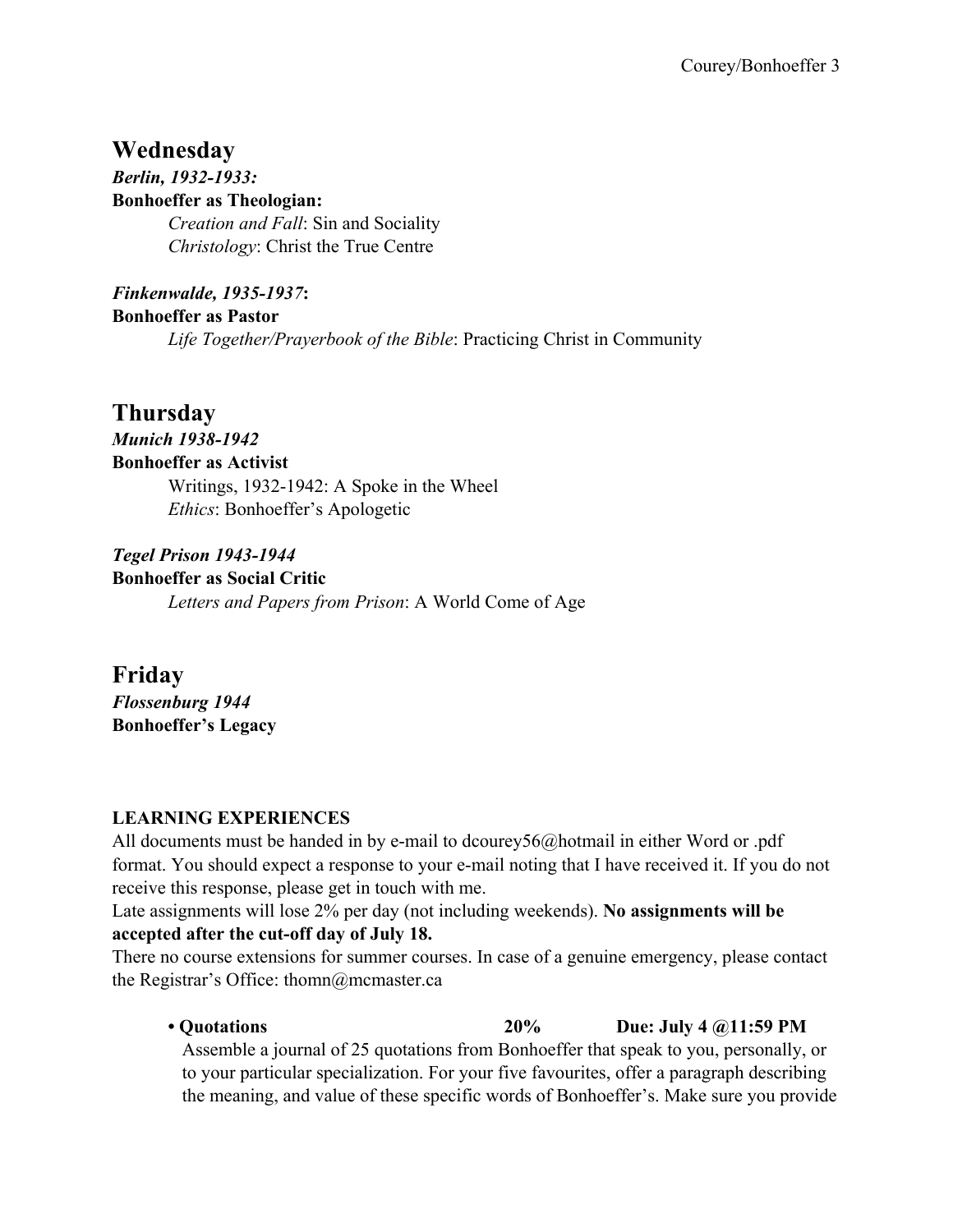appropriate bibliography (your quotes may be taken from the *Bonhoeffer Reader*, though not necessarily.

- **Bonhoeffer: A Close Reading 15% Due: June 16-20** Prepare a close reading of a 10 page passage from one of the texts we are considering. You will offer a 15 minute description of the context and significance of your passage. We'll use your reading to launch discussion. The passages will be assigned on Monday. By the end of the week you will hand in a one page précis of your presentation.
- **Book Review 25% Due: July 11 @11:59 PM** Choose one of the many Bonhoeffer monographs, or books of essays that have been printed in the last 15 years or so, and write a five page review of it. Bonhoeffer has been considered from so many angles, that you may be able to find a book that treats him from a perspective related to your area of specialization. Here are a few examples among many.

Roland C. Arnett, *Dialogic Confession: Bonhoeffer's Rhetoric of Responsibility*, 2005.

Keith L. Johnson and Timothy Larsen, *Bonhoeffer, Christ and Culture*, 2012, Willis Jenkins and Jennifer McBride, *Bonhoeffer and King: Their Legacies and Import for Christian Social Thought*, 2010.

Geffrey B. Kelley, and F. Burton Nelson, *The Cost of Moral Leadership*, 2003. Joel Lawrence, *Bonhoeffer: A Guide for the Perplexed*, 2010.

Larry L. Rasmussen, *Dietrich Bonhoeffer: Reality and Resistance*, 2005.

J. DeOtis Roberts, *Speaking Truth to Power: Bonhoeffer and King*, 2005.

**• Paper 40% Due: July 18 @11:59 PM** Propose an essay topic that falls within your field of specialization by the end of the week. Write a 10-12 page paper that engages Bonhoeffer, and some of the relevant scholarship on Bonhoeffer. The paper should include at least ten legitimate sources.

## **GENERAL COMMENTS:**

• Academic dishonesty is a serious offence that may take any number of forms, including plagiarism, the submission of work that is not one's own or for which previous credit has been obtained, and/or unauthorized collaboration with other students. Academic dishonesty can result in severe consequences, e.g., failure of the assignment, failure of the course, a notation on one's academic transcript, and/or suspension or expulsion from the College. Students are responsible for understanding what constitutes academic dishonesty. Please refer to the Divinity College Statement on Academic Honesty  $\sim$ http://www.mcmasterdivinity.ca/programs/rules-regulations